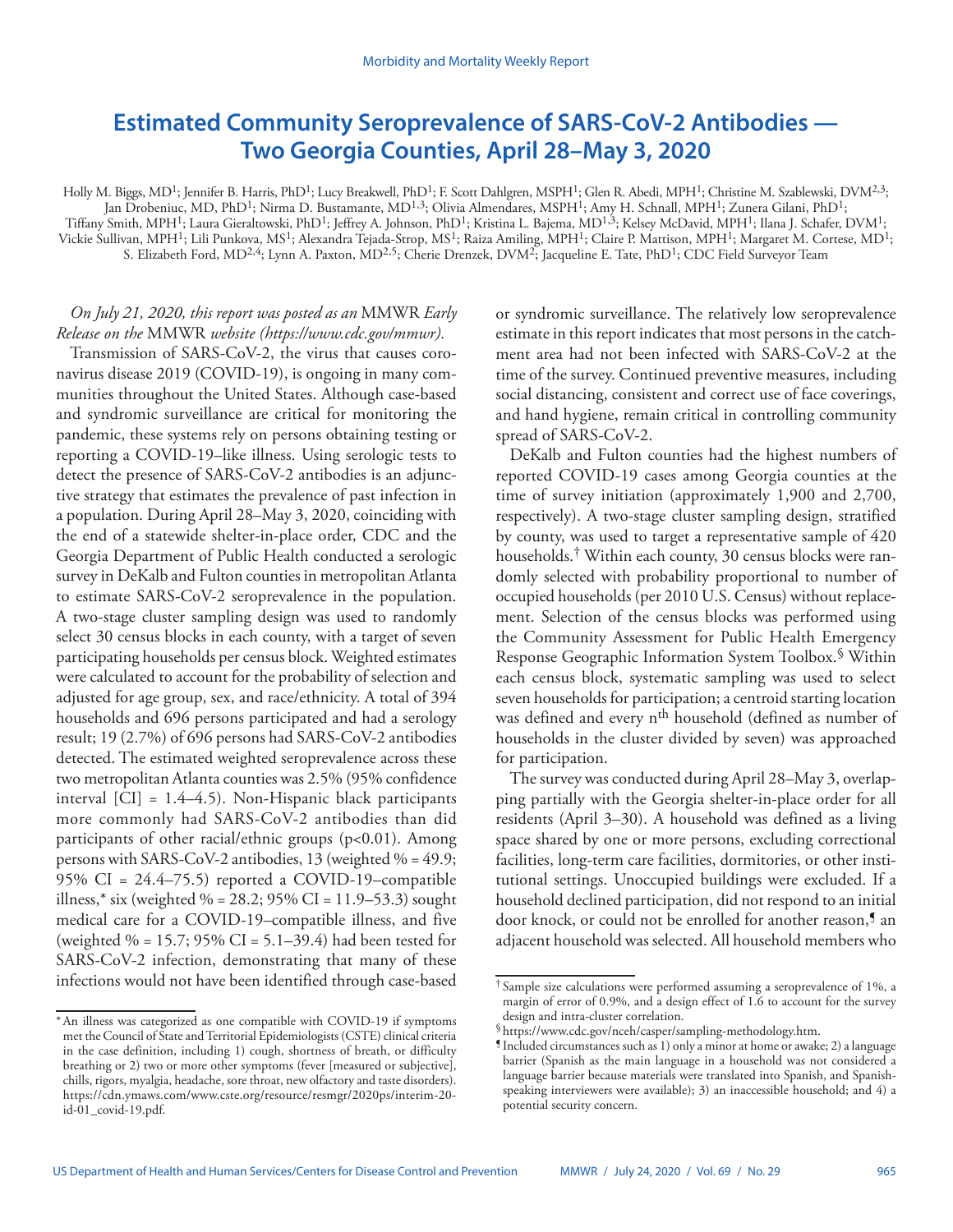spent an average of ≥2 nights per week in the home were invited to participate. A blood sample for serology was required from at least one household member for household enrollment. A standardized questionnaire was administered to participants, assessing household and demographic characteristics, chronic medical conditions, recent illnesses and associated symptoms, previous testing for SARS-CoV-2, and potential exposures.

This investigation was determined by CDC and the Georgia Department of Public Health to be public health surveillance.\*\* Participants or their parent or guardian provided written consent. Individual test results were returned to participants who indicated that they would like to receive them. After the survey was completed, CDC and the Georgia Department of Public Health participated in a community outreach event to address community questions and concerns about the survey.

Phlebotomists used standard venipuncture technique to collect blood in households from consenting participants. Blood was collected in K2-EDTA tubes and transported to a CDC laboratory certified under the Clinical Laboratory Improvement Amendments of 1988 (CLIA), where plasma was separated into aliquots in Nalgene cryogenic vials. One aliquot was heat-treated at 56°C (132.8°F) for 10 minutes, and then tested using the qualitative VITROS anti-SARS-CoV-2 total antibody in vitro diagnostic test on the automated VITROS 3600 Immunodiagnostic System (Ortho Clinical Diagnostics).†† Verification of the assay performance characteristics was performed by the CDC testing laboratory (sensitivity =  $93.2\%$ , specificity =  $99.0\%$ , accuracy =  $96.8\%$ , reproducibility =  $100.0\%$ , and serum/plasma equivalency =  $95.6\%$ ).

The age, sex, and racial/ethnic distributions of participants were compared with those of the catchment area population using one-way chi-squared goodness-of-fit tests. Initial weights were computed as the inverse of the probability of selection and adjusted using a raking algorithm so that the marginal distribution of age group, sex, and race/ethnicity of the sample closely agreed with population estimates from the U.S. Census Bureau (*1*,*2*). Crude values and population estimates (weighted proportions) are reported for describing the survey participants. Characteristics of participants with (seropositive) and without (seronegative) presence of SARS-CoV-2 antibodies were compared using a score test for independence that performs well even with sparse data (*3*). Wilson's interval was used for

computing 95% CIs (*4*,*5*). Analysis was conducted using SAS (version 9.4; SAS Institute).

Among 1,675 households approached, 397 (23.7%) were enrolled, attaining 94.5% of the targeted 420 households.§§ All 60 census blocks were represented, with an average of 6.6 (range  $= 2-7$ ) households enrolled per census block. Participating households had a total of 1,122 household members (median household size = two; range =  $1-11$ ); 708 persons provided a blood sample for serology, and 696 (98.3%) persons from 394 (99.2%) households had a serology result.<sup>11</sup> Compared with census data for the counties, participants were less frequently children aged <18 years and more likely to be non-Hispanic white (Table 1).

Overall, 19 (2.7%) of 696 participants, representing 15 (3.8%) of 394 households in 14 census blocks, were seropositive. The weighted seroprevalence in the total catchment area was  $2.5\%$  (95% CI = 1.4–4.5). Among age groups, seroprevalence estimates were highest among adults aged 18–64 years; no children were seropositive (Table 2). Among racial/ethnic groups, the highest estimated seroprevalence  $(5.2\%; 95\% \text{ CI} = 2.9-9.1)$  was among non-Hispanic black participants, which was significantly higher than that among all other racial/ethnic groups combined (p<0.01).

Two participants from separate households reported a previously confirmed SARS-CoV-2 infection; both were seropositive (Table 3). A COVID-19–compatible illness during 2020 was reported by 229 (weighted  $\% = 33.3$ ; 95% CI = 27.6–39.6) seronegative participants and 13 (weighted  $% = 49.9$ ; 95% CI =  $24.4-75.5$ ) seropositive participants (p = 0.31). Among seropositive persons, none had been hospitalized, six (weighted % = 28.2; 95% CI = 11.9–53.3) had sought medical care for a COVID-19–compatible illness, and five (weighted  $\% = 15.7$ ; 95% CI = 5.1–39.4) had been previously tested for SARS-CoV-2 infection.

Among seropositive participants, two had known contact with a person with COVID-19. Work in a health care setting, although not necessarily as a direct care provider, was reported by five (weighted  $\% = 19.9$ ; 95% CI = 7.2–44.6) seropositive participants, and 56 (weighted  $% = 8.4$ ; 95% CI = 5.3–13.1) seronegative participants ( $p = 0.28$ ). Living in a multi-unit dwelling (two or more units per building) was reported for six (weighted % = 52.0; 95% CI = 26.5–76.5) seropositive participants and 175 (weighted % = 27.2; 95% CI = 17.5–39.7) seronegative participants ( $p = 0.20$ ).

<sup>\*\*</sup> US Department of Health and Human Services, Title 45 Code of Federal Regulations 46, Protection of Human Subjects.

<sup>††</sup> This test was authorized by the Food and Drug Administration for emergency use only. Method verification was completed at CDC in a CLIA-certified diagnostic reference laboratory. Test results were automatically calculated on the VITROS Immunodiagnostic System by dividing the Signal for the test sample to Cutoff (S/C). Specimens with S/C <1.0 are interpreted as nonreactive for anti-SARS-CoV-2 total. Specimens with S/C ≥1.0 are interpreted as reactive for anti-SARS-CoV-2 total.

<sup>§§</sup> Of 1,675 approached households, 34.4% refused, 37.8% had no response, and 4.0% requested a return visit at another time that was not completed.

<sup>¶¶</sup> Samples for 12 participants could not be tested because of insufficient volume or hemolysis; these participants and a resultant three households were excluded (i.e., no household member had a test result).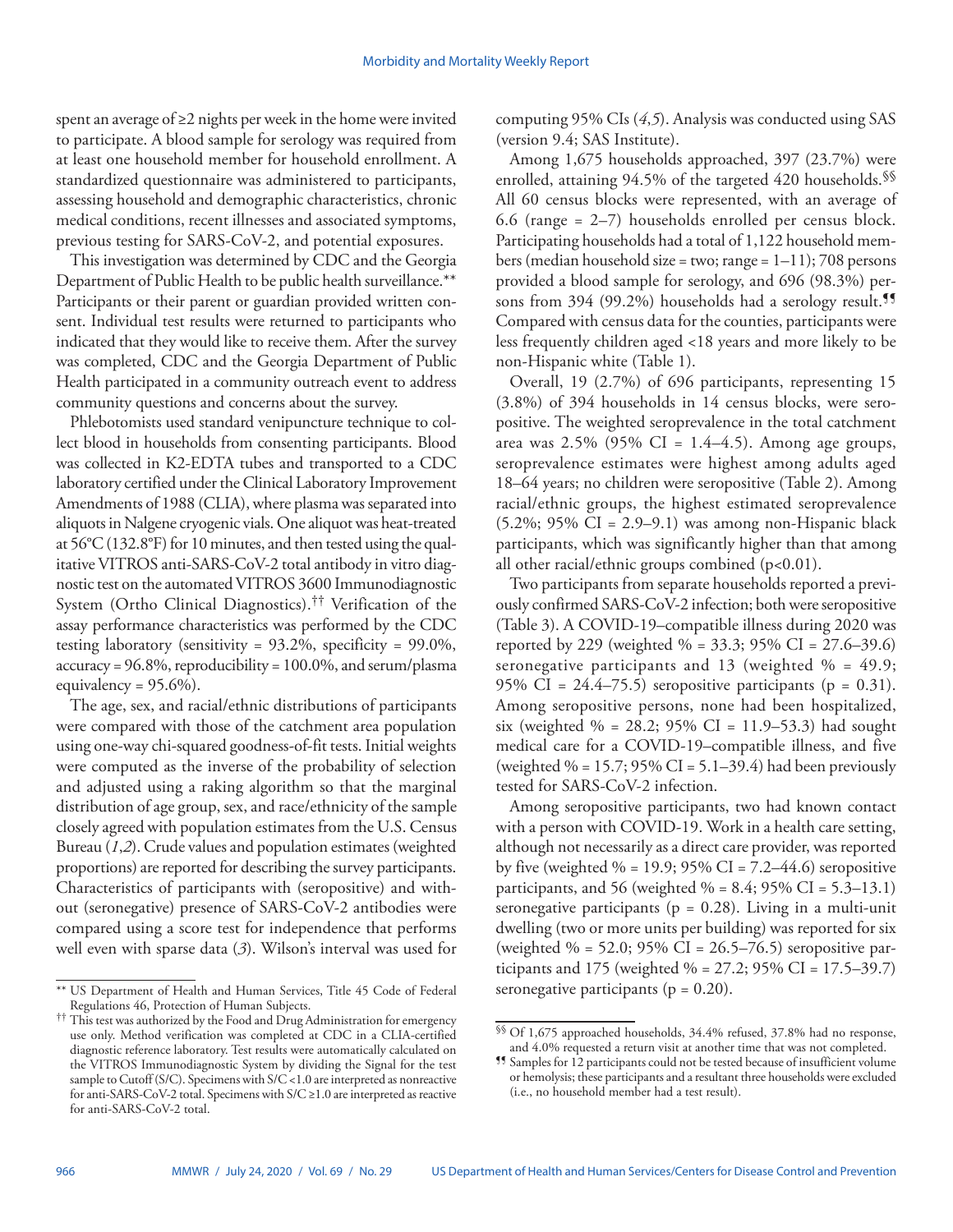**TABLE 1. Unweighted demographic characteristics of survey participants with a SARS-CoV-2 serology test result, compared with 2018 postcensal estimates for the overall catchment area — DeKalb and Fulton counties, Georgia, April 28–May 3, 2020**

|                                         | No. (%)                            |                                      |                      |
|-----------------------------------------|------------------------------------|--------------------------------------|----------------------|
| Characteristic                          | <b>Participants</b><br>$(N = 696)$ | Catchment area*<br>$(N = 1,806,672)$ | p value <sup>†</sup> |
| Gender                                  |                                    |                                      | 0.241                |
| Male                                    | 317 (45.6)                         | 866,297 (47.9)                       |                      |
| Female                                  | 377 (54.2)                         | 940,375 (52.1)                       |                      |
| Other <sup>§</sup>                      | 2(0.3)                             | $0 (-)$                              |                      |
| Age group (yrs)                         |                                    |                                      | < 0.001              |
| $0 - 17$                                | 48 (6.9)                           | 404,349 (22.4)                       |                      |
| $18 - 49$                               | 347 (49.9)                         | 860,956 (47.6)                       |                      |
| $50 - 64$                               | 189 (27.2)                         | 324,517 (18.0)                       |                      |
| >65                                     | 112 (16.1)                         | 216,850 (12.0)                       |                      |
| Race/Ethnicity                          |                                    |                                      | < 0.001              |
| White, non-Hispanic                     | 329 (47.3)                         | 634,436 (35.1)                       |                      |
| Black, non-Hispanic                     | 266 (38.2)                         | 854,544 (47.3)                       |                      |
| <b>Hispanic</b>                         | 44 (6.3)                           | 141,394 (7.8)                        |                      |
| Asian/Pacific Islander.<br>non-Hispanic | 29(4.2)                            | 128,981 (7.1)                        |                      |
| Multiple race/Other/<br>Unknown         | 28(4.0)                            | 47,317 (2.6)                         |                      |

**Source:** National Center for Health Statistics. Vintage 2018 postcensal estimates. [https://www.cdc.gov/nchs/nvss/bridged\\_race/data\\_documentation.](https://www.cdc.gov/nchs/nvss/bridged_race/data_documentation.htm#Vintage2018) [htm#Vintage2018.](https://www.cdc.gov/nchs/nvss/bridged_race/data_documentation.htm#Vintage2018)

\* DeKalb County and Fulton County combined; 2018 postcensal estimates.

† One-way chi-squared goodness-of-fit tests comparing sample with catchment area demographics.

<sup>§</sup> Excluded when testing against the distribution of the catchment area.

**Discussion**

A door-to-door household survey conducted in two counties in metropolitan Atlanta during April 28–May 3, 2020, found an estimated 2.5% seroprevalence of SARS-CoV-2 antibodies. This suggests that most of the population had not been infected with SARS-CoV-2 at the time of the survey, which occurred at the end of the statewide shelter-in-place order. Few U.S. studies are available for comparison; those available used different methods and estimated seroprevalence during April at 1.8% in Boise, Idaho; 4.7% in Los Angeles, California; and 14.0% in New York (including New York City) (*6*–*8*).

In this metropolitan Atlanta survey, an estimated one half of seropositive persons recalled having had a COVID-19–compatible illness, approximately one third sought medical care for the illness, and even fewer had a test for SARS-CoV-2 infection. These findings highlight that many SARS-CoV-2 infections would have been missed by case-based surveillance, which requires receiving medical care in the health care system or a test for SARS-CoV-2, and by syndromic surveillance, which relies on symptomatic illness. As testing practices change during the course of the pandemic, this pattern, reflecting findings at the end of April, might also change.

SARS-CoV-2 seropositivity was associated with non-Hispanic black race/ethnicity in this survey. Although the number of seropositive persons in the survey are small for

| TABLE 2. Demographic characteristics of participants with and without SARS-CoV-2 antibodies and estimated seroprevalence — DeKalb and |  |
|---------------------------------------------------------------------------------------------------------------------------------------|--|
| Fulton counties, Georgia, April 28–May 3, 2020                                                                                        |  |
|                                                                                                                                       |  |

|                                      | Participants with<br>SARS-CoV-2 antibodies ( $N = 19$ ) |                                     | <b>Participants without</b><br>SARS-CoV-2 antibodies ( $N = 677$ ) |                                     |                                             |  |
|--------------------------------------|---------------------------------------------------------|-------------------------------------|--------------------------------------------------------------------|-------------------------------------|---------------------------------------------|--|
| Characteristic                       | No.                                                     | Weighted proportion,*<br>% (95% CI) | No.                                                                | Weighted proportion,*<br>% (95% CI) | <b>Estimated seroprevalence</b><br>(95% CI) |  |
| Total                                | 19                                                      | 100                                 | 677                                                                | 100                                 | $2.5(1.4-4.5)$                              |  |
| Sex                                  |                                                         |                                     |                                                                    |                                     |                                             |  |
| Male                                 | 8                                                       | 50.1 (25.6–74.7)                    | 309                                                                | 47.8 (43.3–52.2)                    | $2.6(1.1-6.3)$                              |  |
| Female                               | 11                                                      | 49.9 (25.3 - 74.4)                  | 366                                                                | 52.0 (47.6 - 56.5)                  | $2.4(1.1-5.1)$                              |  |
| Other                                | $\Omega$                                                | $0 (-)$                             | 2                                                                  | $0.2(0.0-0.9)$                      |                                             |  |
| Age group (yrs)                      |                                                         |                                     |                                                                    |                                     |                                             |  |
| $0 - 17$                             | $\Omega$                                                | $0 (-)$                             | 48                                                                 | $22.8(16.7 - 30.3)$                 |                                             |  |
| $18 - 49$                            | 12                                                      | $61.6(35.2 - 82.6)$                 | 335                                                                | 47.4 (40.8-54.1)                    | $3.3(1.6-6.4)$                              |  |
| $50 - 64$                            | 6                                                       | 35.2 (14.8-62.8)                    | 183                                                                | $17.5(14.5 - 21.1)$                 | $4.9(1.8-12.9)$                             |  |
| $\geq 65$                            |                                                         | $3.2(0.4 - 21.8)$                   | 111                                                                | 12.3 (9.4 - 15.8)                   | $0.7(0.1-4.5)$                              |  |
| Race/Ethnicity                       |                                                         |                                     |                                                                    |                                     |                                             |  |
| White, non-Hispanic                  |                                                         | $4.6(0.7-23.7)$                     | 327                                                                | 37.2 (27.8–47.7)                    | $0.3(0.1-1.7)$                              |  |
| Black, non-Hispanic                  | 16                                                      | 93.5 (73.8-98.7)                    | 250                                                                | 44.2 (33.8–55.1)                    | $5.2(2.9-9.1)$                              |  |
| Hispanic                             | 0                                                       | $0 (-)$                             | 44                                                                 | $7.7(4.2 - 13.5)$                   |                                             |  |
| Asian/Pacific Islander, non-Hispanic | $\Omega$                                                | $0 (-)$                             | 29                                                                 | $6.9(2.5-17.6)$                     |                                             |  |
| Multiple race/Other/Unknown          |                                                         | $1.9(0.2 - 19.8)$                   | 27                                                                 | $4.0(2.1 - 7.5)$                    | $1.2(0.1 - 14.1)$                           |  |

**Abbreviation:** CI = confidence interval.

\* Weights were computed as the inverse of the probability of selection and adjusted so that the marginal distribution of age group, sex, and race/ethnicity of the sample closely agreed with population estimates; presented as column percentages.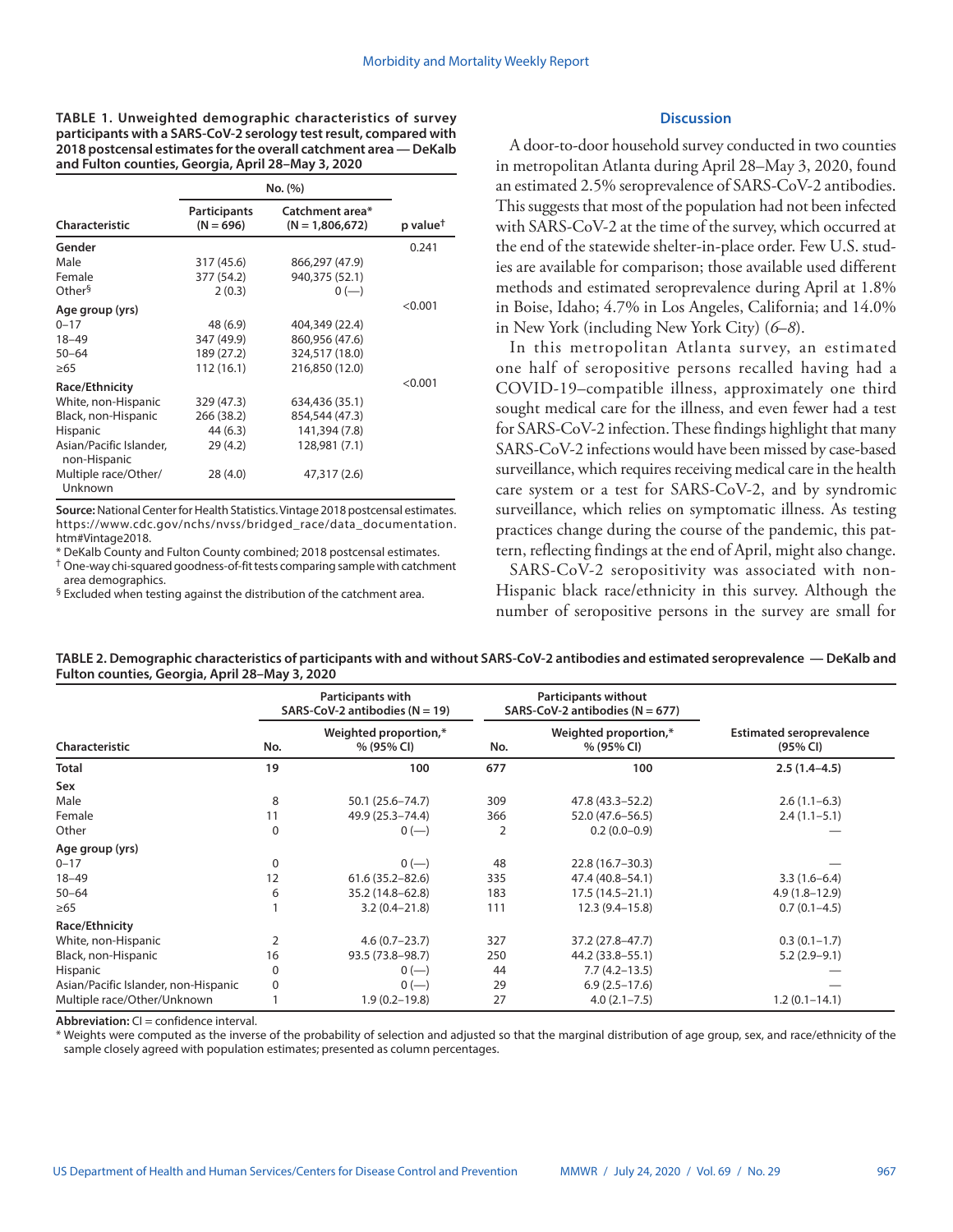|                                                                                          | Participants with SARS-CoV-2 antibodies<br>$(N = 19)$ |                                                 | Participants without SARS-CoV-2 antibodies<br>$(N = 671)^*$ |                                                 |
|------------------------------------------------------------------------------------------|-------------------------------------------------------|-------------------------------------------------|-------------------------------------------------------------|-------------------------------------------------|
| <b>Characteristic</b>                                                                    | No.                                                   | Weighted proportion, <sup>†</sup><br>% (95% CI) | No.                                                         | Weighted proportion, <sup>†</sup><br>% (95% CI) |
| Illness history during 2020                                                              |                                                       |                                                 |                                                             |                                                 |
| COVID-19-compatible illness <sup>§</sup>                                                 | 13                                                    | 49.9 (24.4-75.5)                                | 229                                                         | 33.3 (27.6–39.6)                                |
| Any illness with cough or shortness of breath                                            | 10                                                    | 31.1 (13.8–55.9)                                | 188                                                         | 26.2 (21.2-32.0)                                |
| Any illness with fever/feeling feverish                                                  | 12                                                    | 47.9 (23.3-73.6)                                | 147                                                         | 21.7 (16.7-27.6)                                |
| Any illness with loss of taste or smell                                                  | 8                                                     | 28.4 (12.4-52.7)                                | 38                                                          | $8.2(4.9-13.5)$                                 |
| Sought medical care for illness <sup>1</sup>                                             | 6                                                     | 28.2 (11.9–53.3)                                | 117                                                         | $16.3(12.1-21.6)$                               |
| Hospitalized because of illness                                                          | $\mathbf 0$                                           | $0 (-)$                                         | 5                                                           | $0.9(0.4-2.2)$                                  |
| Missed work or school because of illness                                                 | 10                                                    | 42.4 (20.1-68.2)                                | 121                                                         | 19.7 (15.1-25.4)                                |
| <b>Previous test for SARS-CoV-2</b>                                                      |                                                       |                                                 |                                                             |                                                 |
| None                                                                                     | 14                                                    | 84.3 (60.6-94.9)                                | 643                                                         | 97.1 (95.4-98.2)                                |
| Positive result                                                                          | $\overline{2}$                                        | $7.0(1.5-27.0)$                                 | $\mathbf 0$                                                 | $0 (-)$                                         |
| Negative result                                                                          | $\mathbf{1}$                                          | $4.4(0.7-23.5)$                                 | 23                                                          | $2.6(1.6-4.3)$                                  |
| Unknown result**                                                                         | $\overline{2}$                                        | $4.3(0.7-23.3)$                                 | 5                                                           | $0.3(0.1-1.1)$                                  |
| <b>Medical history</b>                                                                   |                                                       |                                                 |                                                             |                                                 |
| Any chronic condition <sup>††</sup>                                                      | 7                                                     | $20.3(8.1 - 42.5)$                              | 309                                                         | 39.8 (34.0-45.8)                                |
| Chronic lung disease                                                                     | $\mathbf{1}$                                          | $1.5(0.1-19.2)$                                 | 86                                                          | 14.0 (10.8–18.0)                                |
| Cardiovascular disease                                                                   | 5                                                     | $15.5(5.4 - 37.2)$                              | 167                                                         | 18.5 (14.9-22.7)                                |
| Chronic kidney disease                                                                   | 0                                                     | $0 (-)$                                         | 8                                                           | $1.1(0.4 - 3.0)$                                |
| Liver disease                                                                            | 0                                                     | $0 (-)$                                         | 8                                                           | $0.6(0.2-1.5)$                                  |
| Diabetes mellitus <sup>§§</sup>                                                          | 2                                                     | $5.3(0.9 - 24.6)$                               | 61                                                          | $7.2(5.2 - 10.0)$                               |
| Autoimmune/Rheumatologic condition                                                       | $\overline{2}$                                        | $5.9(1.2 - 25.6)$                               | 27                                                          | $2.8(1.8-4.3)$                                  |
| Immunocompromising condition or therapy                                                  | $\mathbf 0$                                           | $0 (-)$                                         | 46                                                          | $5.1(3.6 - 7.2)$                                |
| Neurologic condition                                                                     | $\mathbf 0$                                           | $0 (-)$                                         | 18                                                          | $2.8(1.7-4.7)$                                  |
| Seasonal allergies                                                                       | 10                                                    | 43.3 (21.8-67.7)                                | 404                                                         | 59.7 (52.7 - 66.3)                              |
| Pregnant or postpartum <sup>11</sup>                                                     | $\Omega$                                              | $0 (-)$                                         | 9                                                           | $1.4(0.5-3.5)$                                  |
| Known exposures to ill persons                                                           |                                                       |                                                 |                                                             |                                                 |
| Contact with ≥1 person with confirmed COVID-19                                           | 2                                                     | $7.8(1.8-28.0)$                                 | 30                                                          | $6.5(3.8-10.9)$                                 |
| Cared for person with confirmed COVID-19                                                 | $\overline{2}$                                        | $7.8(1.8-28.0)$                                 | 12                                                          | $2.5(1.2-5.3)$                                  |
| Contact with $\geq 1$ person with respiratory symptoms<br>(not known confirmed COVID-19) | 5                                                     | $20.9(7.3-46.9)$                                | 139                                                         | $21.9(17.3 - 27.2)$                             |
| Travel during 2020                                                                       |                                                       |                                                 |                                                             |                                                 |
| International travel (outside of the United States)                                      | 2                                                     | $9.8(2.6 - 30.5)$                               | 81                                                          | $11.1 (7.2 - 16.7)$                             |
| Domestic travel (outside of Georgia)                                                     | 4                                                     | 24.3 (9.2–50.5)                                 | 254                                                         | 32.4 (26.7-38.8)                                |
| <b>Work setting</b>                                                                      |                                                       |                                                 |                                                             |                                                 |
| Attend or work in a school or daycare***                                                 | 6                                                     | 21.7 (8.9-44.1)                                 | 188                                                         | 38.8 (31.3-47.0)                                |
| Work in a health care setting***                                                         | 5                                                     | 19.9 (7.2-44.6)                                 | 56                                                          | $8.4(5.3-13.1)$                                 |
| Outpatient or urgent care clinic                                                         | 3                                                     | $10.0(2.4 - 33.3)$                              | 17                                                          | $2.1(1.2 - 3.8)$                                |
| Hospital or emergency department                                                         | $\overline{2}$                                        | $10.0(2.7 - 30.9)$                              | 13                                                          | $1.3(0.6-2.4)$                                  |
| Long-term care or assisted living facility                                               | 0                                                     | $0 (-)$                                         | 3                                                           | $0.9(0.2 - 3.3)$                                |
| >1 setting                                                                               | $\pmb{0}$                                             | $0 (-)$                                         | $\overline{4}$                                              | $0.4(0.1-1.2)$                                  |
| Other <sup>†††</sup>                                                                     | $\Omega$                                              | $0 (-)$                                         | 19                                                          | $3.8(1.9 - 7.5)$                                |

## **TABLE 3. Characteristics and exposures of participants with and without SARS-CoV-2 antibodies — DeKalb and Fulton counties, Georgia, April 28–May 3, 2020**

See table footnotes on the next page.

assessing differences between seronegative and seropositive persons, this finding is congruent with other data indicating that non-Hispanic blacks have been disproportionally affected by the COVID-19 pandemic (*9*). A multitude of factors might play a role in this disparity (e.g., social determinants of health, including factors related to housing, economic stability, and work circumstances). In general, black persons have increased likelihood of exposure through work in frontline industries and are more likely to live in housing structures with higher population density (*10*).

Many aspects of the immune response to SARS-CoV-2 infection are unknown. Understanding rates of seroconversion among asymptomatic persons, the duration of detectable circulating antibodies in relation to illness severity, and the potential impact of host factors (e.g., age and underlying medical conditions) on seroconversion are essential for interpreting SARS-CoV-2 seroprevalence data. It is also unknown whether antibodies, as detected by commonly available serologic assays, confer immunity, a critical factor in understanding the implications of seroprevalence estimates.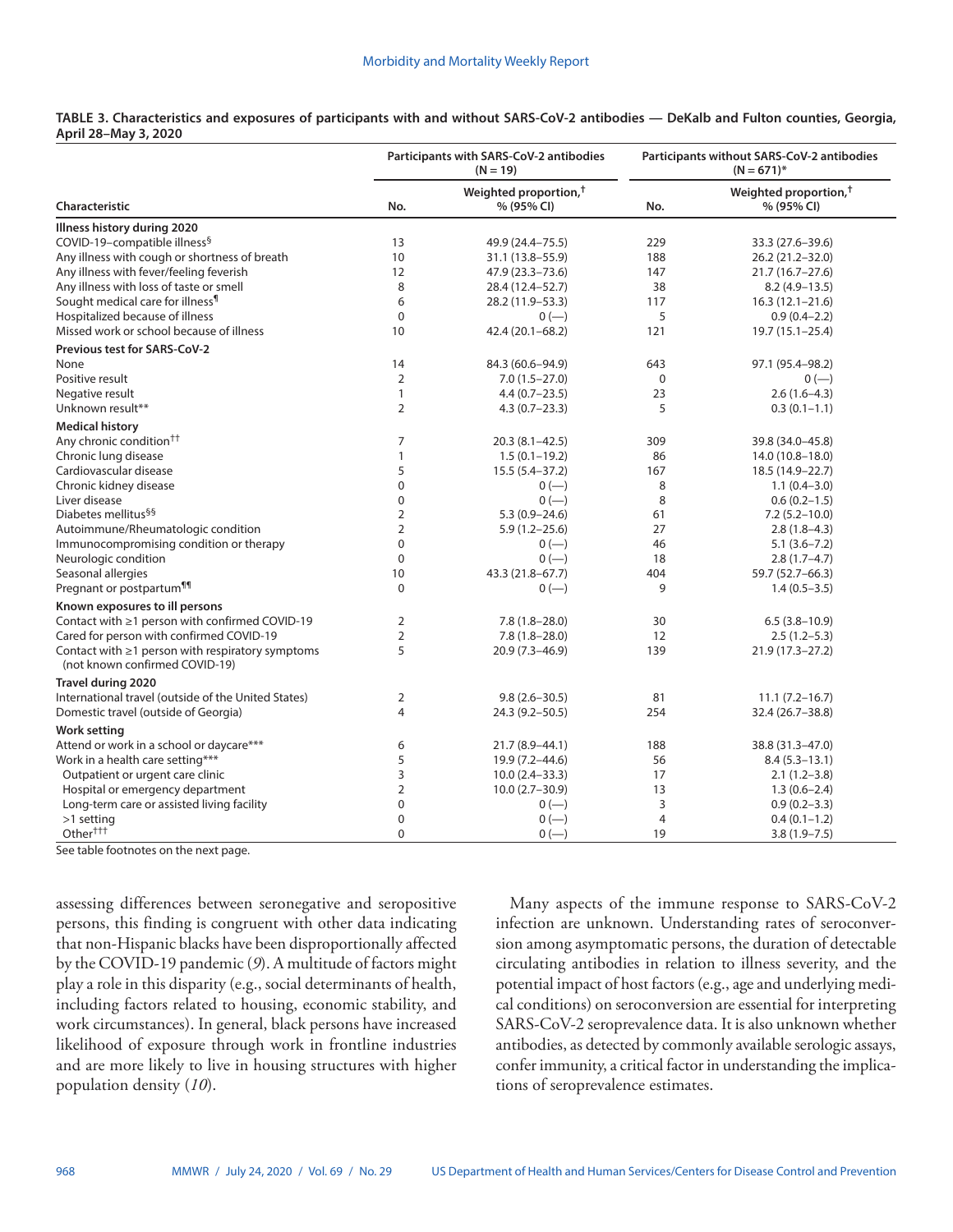|                                                            | Participants with SARS-CoV-2 antibodies<br>$(N = 19)$ |                                                 | Participants without SARS-CoV-2 antibodies<br>$(N = 671)^*$ |                                                 |
|------------------------------------------------------------|-------------------------------------------------------|-------------------------------------------------|-------------------------------------------------------------|-------------------------------------------------|
| Characteristic                                             | No.                                                   | Weighted proportion, <sup>†</sup><br>% (95% CI) | No.                                                         | Weighted proportion, <sup>†</sup><br>% (95% CI) |
| Work industry (participants aged ≥18 years) <sup>§§§</sup> |                                                       |                                                 |                                                             |                                                 |
| Utilities/Construction/Manufacturing                       | 0                                                     | $0 (-)$                                         | 42                                                          | $4.7(3.2 - 6.7)$                                |
| Warehouse/Shipping/Parcel delivery                         |                                                       | $19.6(5.2 - 52.0)$                              | 9                                                           | $0.8(0.4-1.8)$                                  |
| Restaurants/Bars/Food services/Accommodation               |                                                       | $10.7(2.1 - 39.9)$                              | 23                                                          | $3.4(2.1-5.4)$                                  |
| Retail/Grocery stores                                      |                                                       | $0 (-)$                                         | 19                                                          | $2.0(1.2 - 3.4)$                                |
| Transportation                                             | 0                                                     | $0 (-)$                                         | 14                                                          | $1.5(0.8-2.7)$                                  |
| Education/Child day care                                   | 0                                                     | $0 (-)$                                         | 48                                                          | $6.3(4.6-8.6)$                                  |
| Health care <sup>¶¶¶</sup>                                 | 6                                                     | 37.6 (15.6–66.1)                                | 53                                                          | $7.4(4.7-11.4)$                                 |
| Barber shop/Beauty salon/Personal services                 |                                                       | $3.9(0.6 - 22.8)$                               | 9                                                           | $1.0(0.5-2.1)$                                  |
| Finance/Banking/Insurance and real estate/Rental/Leasing   | 0                                                     | $0 (-)$                                         | 34                                                          | $3.8(2.6 - 5.6)$                                |
| Professional/Scientific/Technical services                 | 0                                                     | $0 (-)$                                         | 47                                                          | $7.1(4.5-11.0)$                                 |
| <b>Public administration</b>                               |                                                       | $4.7(0.8 - 23.9)$                               | 22                                                          | $2.5(1.5-4.1)$                                  |
| Religious organizations                                    |                                                       | $2.9(0.3 - 21.4)$                               |                                                             | $0.3(0.1-1.1)$                                  |
| Student                                                    |                                                       | $5.0(0.9 - 24.3)$                               | 14                                                          | $1.6(0.9-2.9)$                                  |
| Other industry                                             | 0                                                     | $0 (-)$                                         | 53                                                          | $6.4(4.6-8.7)$                                  |
| Retired or unemployed                                      |                                                       | $7.5(1.7-27.6)$                                 | 154                                                         | 18.8 (14.7-23.8)                                |
| Insufficient information to classify                       |                                                       | $8.0(1.6 - 32.6)$                               | 78                                                          | $9.6(6.7-13.5)$                                 |
| Dwelling type                                              |                                                       |                                                 |                                                             |                                                 |
| Single unit (including townhouses)                         | 13                                                    | 48.0 (23.5 - 73.5)                              | 489                                                         | 71.9 (59.4-81.7)                                |
| Multiunit (≥2 housing units per building)                  | 6                                                     | 52.0 (26.5-76.5)                                | 175                                                         | 27.2 (17.5-39.7)                                |

#### **TABLE 3. (***Continued***) Characteristics and exposures of participants with and without SARS-CoV-2 antibodies — DeKalb and Fulton counties, Georgia, April 28–May 3, 2020**

**Abbreviations:** CI = confidence interval; COVID-19 = coronavirus disease 2019; CSTE = Council of State and Territorial Epidemiologists.

\* Denominator = six of the 677 seronegative participants had missing data.

† Weights were computed as the inverse of the probability of selection and adjusted so that the marginal distribution of age group, sex, and race/ethnicity of the sample closely agreed with population estimates; column percentages are presented.

§ Based on clinical criteria in the CSTE COVID-19 case definition. [\(https://cdn.ymaws.com/www.cste.org/resource/resmgr/2020ps/interim-20-id-01\\_covid-19.pdf](https://cdn.ymaws.com/www.cste.org/resource/resmgr/2020ps/interim-20-id-01_covid-19.pdf)).

¶ Went to a doctor, clinic, emergency department, saw a doctor remotely through telemedicine because of the illness, or was hospitalized overnight for the illness. \*\* Includes test result still pending at the time of the survey.

<sup>††</sup> Some persons reported more than one chronic condition; chronic conditions included chronic lung disease, cardiovascular diseases, chronic kidney disease, liver disease, diabetes mellitus, autoimmune or rheumatologic condition, immunocompromising condition or therapy, and neurologic condition.

§§ Includes reports of prediabetes.

¶¶ Postpartum defined as up to 6 weeks after childbirth.

\*\*\* Since January 2020 but not necessarily at the time of the survey.

††† Additional settings reported included functional medicine, physical therapy clinic, support office/building, mental health clinic, research administration, emergency medical technician, plasma donation center, home health care, federal OSHA clinic, research clinic, volunteer at a hospital, technician-phone interviews, dietician office, school nurse, dentist office, community clinic, and pharmaceutical representative.

<sup>§§§</sup> Work information collected in a free text field was coded based on the Census Industry and Occupation Classification System. The codes were then combined into broad industry categories based on National Health Interview Survey simple and detailed recode categories. [https://www.cdc.gov/niosh/topics/coding/](https://www.cdc.gov/niosh/topics/coding/analyze.html)

[analyze.html](https://www.cdc.gov/niosh/topics/coding/analyze.html).<br>¶¶¶ One seropositive participant worked in health care but not in a health care setting (reported full-time telework in 2020).

The findings in this report are subject to at least six limitations. First, the sampling frame was derived from 2010 census data and did not reflect subsequent changes in housing and occupancy. Second, participation was voluntary, and the overall participation rate of approached households was low. The effect of nonresponse bias on the seroprevalence estimates is unknown; many factors might have influenced a person's willingness to participate, including the likelihood of being at home during the shelter-in-place order, mistrust of a door-to-door survey among community members, and the probability that the person was seropositive, all of which might affect the survey's representativeness. Active community engagement beginning at the design of the survey is an important component to gain trust and potentially improve participation. Third, racial and

ethnic minority populations and children aged <18 years were underrepresented; the lack of seropositivity among persons aged <18 years might have biased the final seroprevalence estimate toward zero. Fourth, the survey was powered to determine an overall seroprevalence estimate and not for subgroup analyses. The number of seropositive participants was low, resulting in wide CIs for weighted proportions. Fifth, all serologic assays have associated error that can result in false-positive or false-negative results. Particularly, false-positive results are of concern when the overall population seroprevalence is low. The accuracy and precision of the final seroprevalence estimate is affected by both test and sampling error. Finally, case numbers in the Georgia counties where this survey was conducted have increased substantially since the survey was conducted; therefore, the seroprevalence